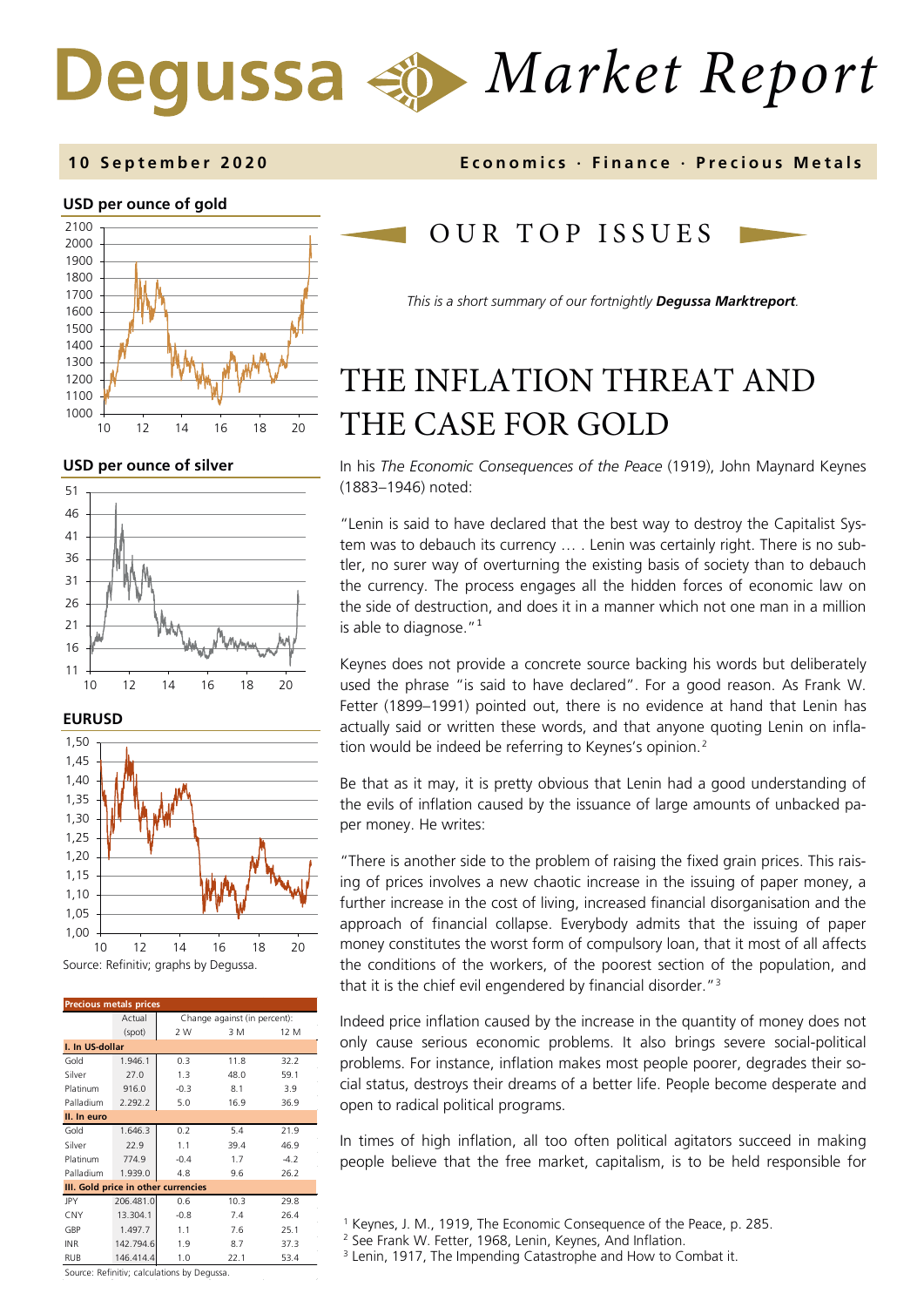#### **Precious metal prices (USD/oz) in the last 7 years**



Source: Refinitiv; graphs by Degussa.

their plight. They promise that the collectivist-socialist program offers the solution – like, say, imposing price stops or price controls, raising corporate taxes and taxing the "rich", controlling capital flows, etc.

That said, it becomes clear that ramping up inflation is actually a proper tool for those political forces that wish to overthrow the existing economic and social order – to get rid of what little is left of the free market system, as desired especially by those inspired by Marxist or Neo-Marxist ideas.

In a nutshell, militant Marxism wants to topple capitalism by means of a bloody revolution. Neo-Marxism follows a different strategy. It wants its ideas to attain "cultural, moral and ideological hegemony", and once this is achieved, people will have no other choice than adopting Socialism.

The supporters of Neo-Marxism attack peoples' values – family, hard work, thriftiness –, stir conflicts among people, discredit Christianity, manipulate language (via calling for "political correctness") – to estrange people from their societal order, moving them away from the capitalist economy.

Neo-Marxists blame all evils in the world – economic crises, unemployment, income gaps, racism, ecological damage etc. – on capitalism. At the same time, Socialism is said to fix things, to put things straight, and that it will create a better world: more peaceful, just and living up to peoples' real needs.

Neo-Marxism is alive and kicking. It has increasingly found its way into the political mainstream. For instance, the so-called "political elite" in many countries advocates a "Great Reset", a "New World Order", to transform the economies, steering them away from the free market system.

Of course, inflation policy is already being used to finance the state and its expansion. However, in most advanced countries the rate of inflation has been kept relatively low, that is at a level that has not been stirring up outright public unrest. Inflation policy follows the motto: "Milk the cows, don't kill the cows".

What if Neo-Marxism makes it into central banks' monetary policymaking? Well, you could say that it has already succeeded in doing so, for the concept of central banking is essentially a Marxist one. In their *Communist Manifesto*, Marx and Friedrich Engels (1820–1878) set up a list of ten "means of entirely revolutionising the mode of production".

Among them is "5. Centralisation of credit in the hands of the state, by means of a national bank with State capital and an exclusive monopoly." At the same time, however, Neo-Marxism has not yet mustered sufficient supporters of outright monetary destruction, that is a policy of very high inflation, for triggering an economic and societal revolution.

This is no reason for relief, though. As noted earlier, Neo-Marxist ideas have been gaining ground in basically all kinds of policy – education, law and order, transportation, conservation, money and credit, you name it. And so it would be consistent if Neo-Marxism increasingly undermines the consensus that it relatively low goods price inflation is beneficial.

It is in this context that the US Federal Reserve's (Fed's) latest change to its inflation target deserves mentioning. In August 2020 the Fed announced it aims to achieve its 2 per cent inflation goal only *on average in the long-term*. This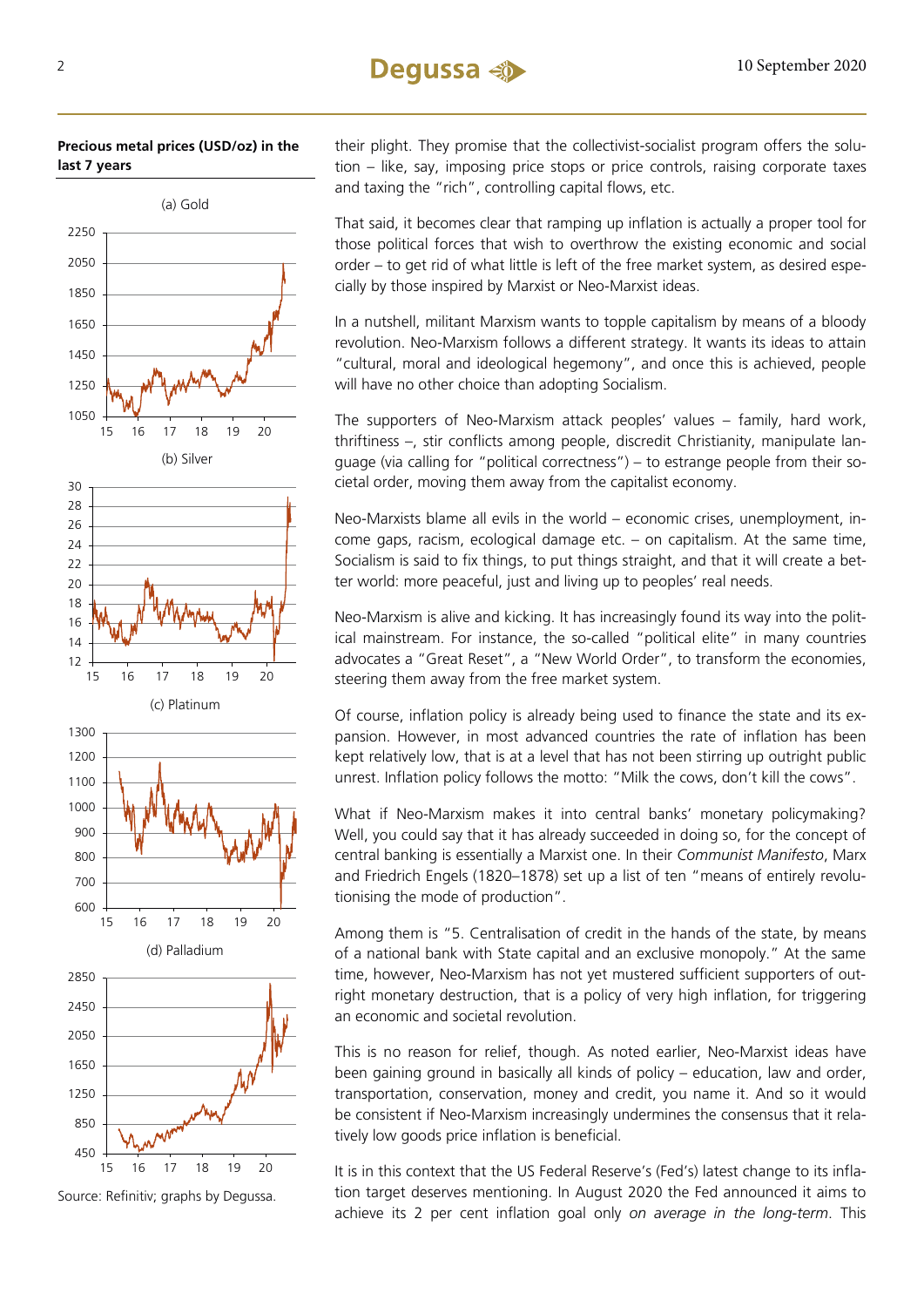means that the Fed will allow for inflation in excess of 2 per cent if and when inflation was below 2 per cent in preceding periods.

The reason is obvious: The Fed is monetising debt on an epic scale, through which it increases the quantity of money heavily. By the end of August 2020, the US money stock M1 had grown 40 per cent compared to last year, M2 by 23 per cent. The increased quantity of money will, sooner or later, most likely to be reflected in higher prices: be it consumer and/or asset prices.

It may not be fueled by a deliberate Neo-Marxist creed, but the Fed – and this holds true for other central banks as well – is certainly working into the hands of the Neo-Marxist goal to shatter civic order, to drive people into the hands of Socialism, and this is achieved as Lenin allegedly suggested: through the debasement of the purchasing power of money.

As long as central banks continue with their inflationary scheme, the savvy investor has good reason to consider keeping gold as part of his/her liquid means because the purchasing power of gold cannot be debased by central banks printing up ever greater amounts of currency. And unlike bank deposits, gold does not carry a payment default risk. At current prices, we believe gold offers an attractive risk-reward profile, meaning a significant upward price potential that comes with a limited downside price risk.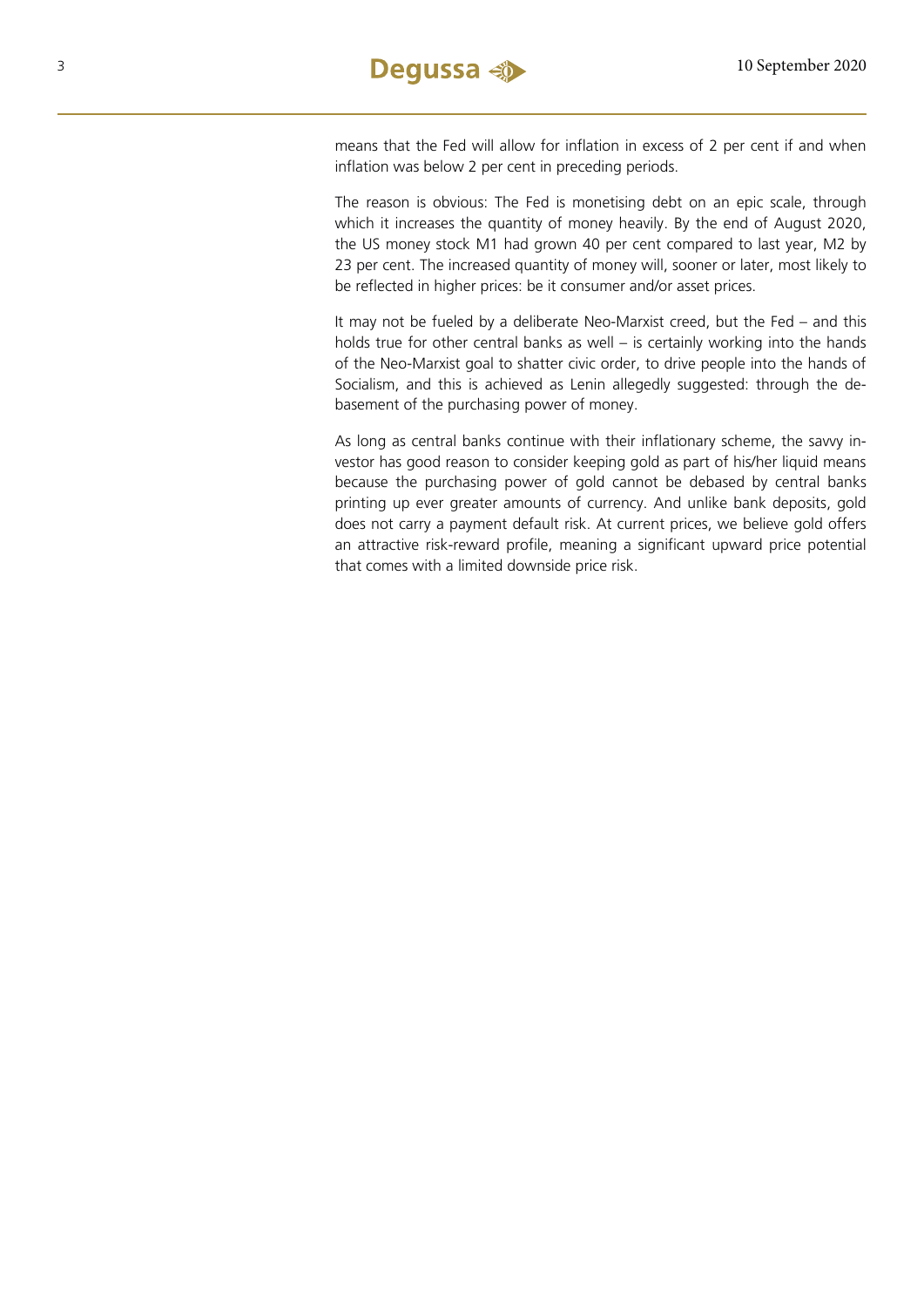## PRECIOUS METALS PRICES

**In US-Dollar per ounce**

|                          |        | Gold   | <b>Silver</b> |      | Platinum |       | Palladium |        |  |
|--------------------------|--------|--------|---------------|------|----------|-------|-----------|--------|--|
| I. Actual                |        | 1943.8 |               | 27.0 |          | 923.0 |           | 2292.7 |  |
| II. Gliding averages     |        |        |               |      |          |       |           |        |  |
| 10 days                  | 1942.8 |        | 27.2          |      | 918.2    |       | 2262.1    |        |  |
| 20 days                  | 1947.0 |        | 27.1          |      | 926.4    |       | 2220.3    |        |  |
| 50 days                  | 1912.5 |        | 24.2          |      | 902.9    |       | 2133.6    |        |  |
| 100 days                 | 1819.4 |        | 20.5          |      | 853.1    |       | 2024.6    |        |  |
| 200 days                 | 1698.7 |        | 18.6          |      | 867.6    |       | 2104.3    |        |  |
|                          |        |        |               |      |          |       |           |        |  |
| III. Estimates, mid 2020 | 2550   |        | 48            |      | 1059     |       | 2066      |        |  |
| (1)                      |        | 31     | 78            |      | 15       |       | $-10$     |        |  |
| <b>Band width</b>        | Low    | High   | Low           | High | Low      | High  | Low       | High   |  |
|                          | 2310   | 2780   | 43.0          | 53.0 | 823      | 1295  | 1899      | 2299   |  |
| (1)                      | 19     | 43     | 59            | 97   | $-11$    | 40    | $-17$     | 0      |  |
| V. Annual averages       |        |        |               |      |          |       |           |        |  |
| 2017                     | 1253   |        | 17.1          |      | 947      |       | 857       |        |  |
| 2018                     | 1268   |        | 15.8          |      | 880      |       | 1019      |        |  |
| 2019                     |        | 1382   | 16.1          |      | 862      |       | 1511      |        |  |

#### **In Euro per ounce**

|                                            | Gold                                    |                   | <b>Silver</b>       |                    | <b>Platinum</b>    |                      | Palladium          |  |
|--------------------------------------------|-----------------------------------------|-------------------|---------------------|--------------------|--------------------|----------------------|--------------------|--|
| I. Actual                                  | 1643.1                                  |                   | 22.8                |                    | 780.3              |                      | 1938.1             |  |
| II. Gliding averages                       |                                         |                   |                     |                    |                    |                      |                    |  |
| 10 days                                    | 1639.3                                  |                   | 22.9                |                    | 774.7              |                      | 1908.8             |  |
| 20 days                                    | 1643.4                                  |                   | 22.9                |                    | 781.9              |                      | 1874.2             |  |
| 50 days                                    | 1636.9                                  |                   | 20.7                |                    | 772.6              |                      | 1825.8             |  |
| 100 days                                   | 1598.8                                  |                   | 17.9                |                    | 749.3              |                      | 1778.8             |  |
| 200 days                                   | 1515.8                                  |                   | 16.5                |                    | 774.7              |                      | 1880.8             |  |
| III. Estimates, mid 2020<br>(1)            | 2300<br>40                              |                   | 43<br>90            |                    | 950<br>22          |                      | 1860<br>$-4$       |  |
| <b>Band width</b><br>(1)                   | High<br>Low<br>2080<br>2510<br>27<br>53 | Low<br>30.0<br>32 | High<br>47.9<br>110 | Low<br>740<br>$-5$ | High<br>1170<br>50 | Low<br>1710<br>$-12$ | High<br>2070<br>7  |  |
| V. Annual averages<br>2017<br>2018<br>2019 | 1116<br>1072<br>1235                    |                   | 15<br>13<br>14      |                    | 844<br>743<br>770  |                      | 760<br>863<br>1350 |  |

Source: Refinitiv; calculations and estimates Degussa. Numbers are rounded.

 $(1)$  On the basis of actual prices.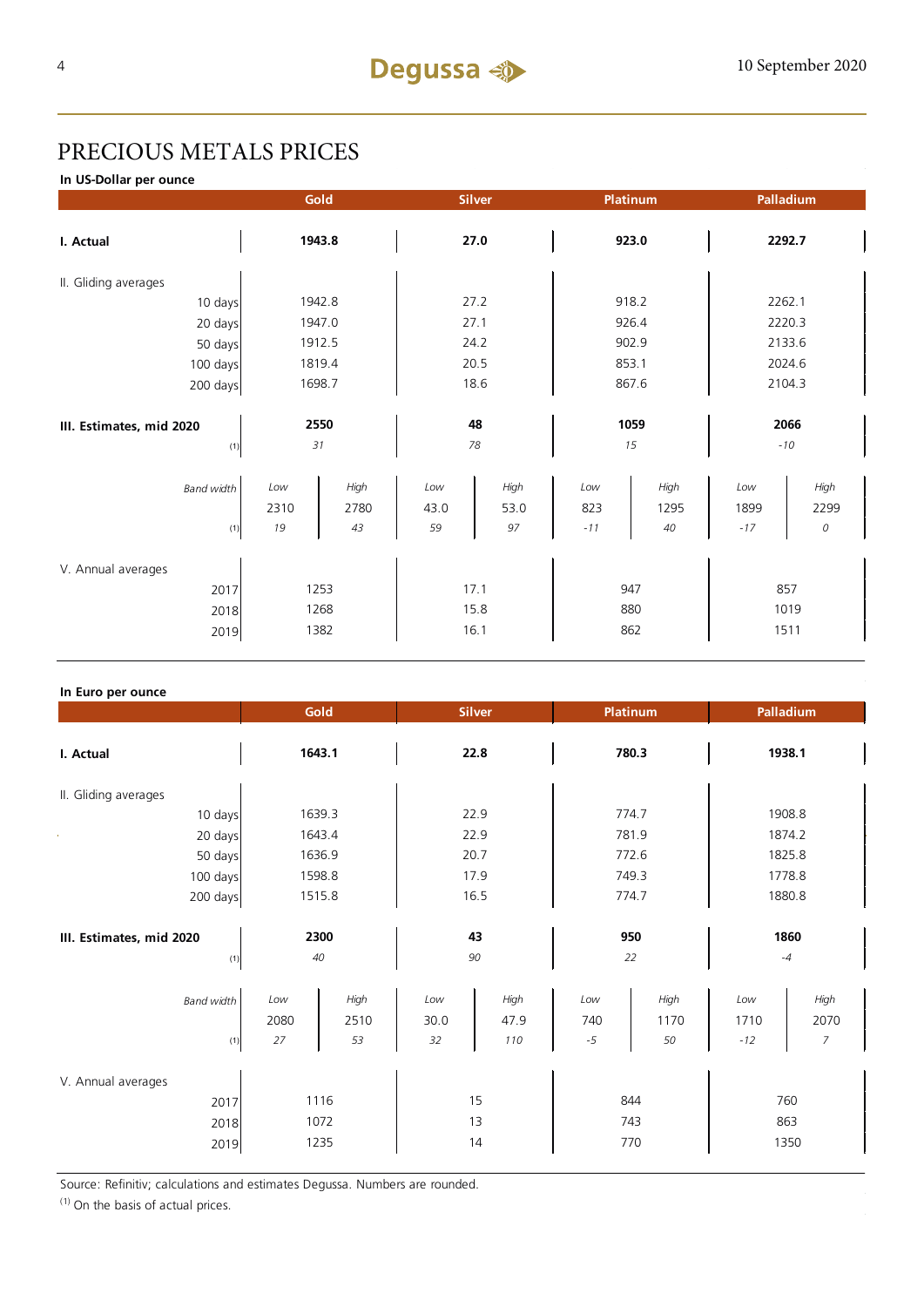## BITCOIN, PERFORMANCE OF VARIOUS ASSET CLASSES

### **Bitcoin in US dollars**



Source: Refinitiv; graph by Degussa.

#### **Performance of stocks, commodities, FX and bonds**

(a) In national currencies (b) In euro



|                             | -80 -60 -40 -20 0 |                  | 20  | 40   | 60   | 80 |
|-----------------------------|-------------------|------------------|-----|------|------|----|
| S&P 500                     |                   | $\frac{1}{-0,2}$ |     |      |      |    |
| Nasdag                      |                   |                  |     | 18,7 |      |    |
| Euro STOXX 50               | $-11,9$           |                  |     |      |      |    |
| <b>FTSE 100</b>             | $-27,9$           |                  |     |      |      |    |
| <b>DAX</b>                  |                   | $-0,1$           |     |      |      |    |
| Swiss MI                    |                   | $-1,3$           |     |      |      |    |
| Nikkei                      |                   | $-5,1$           |     |      |      |    |
| Hang Seng                   | $-16,6$           |                  |     |      |      |    |
| Bovespa                     | $-51,7$           |                  |     |      |      |    |
| Russia                      | $-33,6$           |                  |     |      |      |    |
| CRB Index                   | $-26,3$           |                  |     |      |      |    |
| Gold                        |                   |                  |     | 22,8 |      |    |
| Silver                      |                   |                  |     |      | 46,0 |    |
| Crude oil                   | $-34.2$           |                  |     |      |      |    |
| <b>EURUSD</b>               |                   |                  | 5,4 |      |      |    |
| <b>EURJPY</b>               |                   |                  | 3,0 |      |      |    |
| <b>EURGBP</b>               |                   |                  | 7,6 |      |      |    |
| <b>EURCHF</b>               |                   | $-0,7$           |     |      |      |    |
| <b>USDCAD</b>               |                   |                  | 1,3 |      |      |    |
| <b>USDGBP</b>               |                   | $-2,0$           |     |      |      |    |
| <b>USDJPY</b>               |                   | $-2,3$           |     |      |      |    |
| US gov't bond 7 - 10 yrs    |                   |                  | 6,3 |      |      |    |
| US gov't bond 1 - 3 yrs     |                   | $-2,5$           |     |      |      |    |
| Euro gov't bond 7 - 10 yrs  |                   |                  | 1,7 |      |      |    |
| Euro gov't bond 1 - 3 yrs   |                   | $-0,3$           |     |      |      |    |
| UK gov't bond 7 - 10 yrs    |                   | $-3,3$           |     |      |      |    |
| UK gov't bond 1 - 3 yrs     |                   | $-6,6$           |     |      |      |    |
| Japan gov't bond 7 - 10 yrs |                   |                  | 2,0 |      |      |    |
| Japan gov't bond 1 - 3 yrs  |                   |                  | 2,3 |      |      |    |

Source: Refinitiv; calculations by Degussa.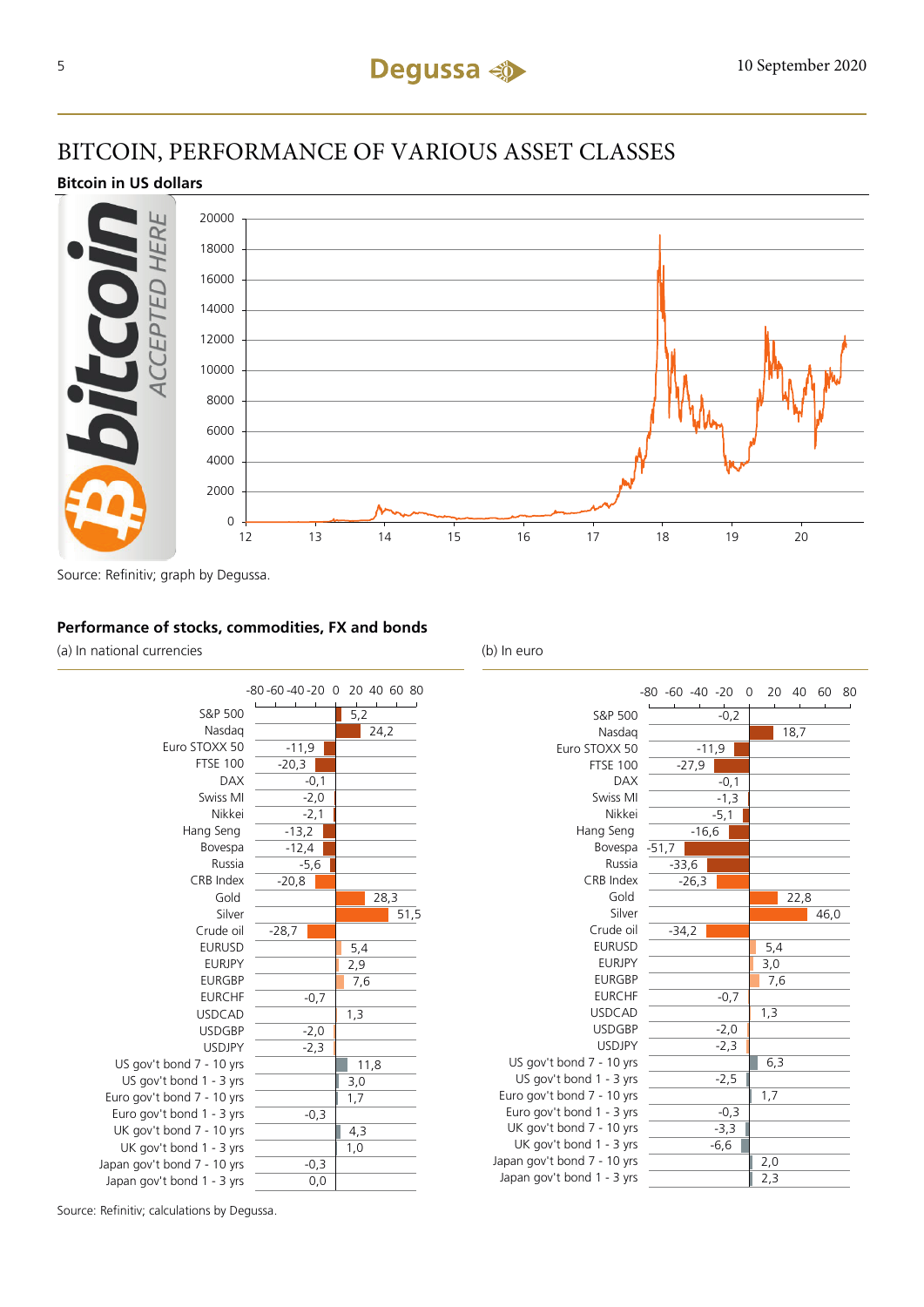## Issue Content 10 September 2020 The Inflation Threat And The Case For Gold 27 August 2020 We Need Sound Money To Regain and Defend Our Liberties 13 August 2020 Gold And Silver Prices Are Set To Trend Even Higher 30 July 2020 The Big Short In Official Currencies 16 July 2020 "World Gold Price" Hits A New Record 2 July 2020 Some Things You Need To Know About Money 4 June 2020 Gold in Times of Economic Crisis and Social Revolution 20 May 2020 First the Money Supply Shock, Then the Inflation Shock 7 May 2020 Be Aware of What Inflation Really Is 23 April 2020 The Undesirable Effects of the Corona-Virus Relief Package 9 April 2020 The Boom And Bust Theory That Does Not Crash 26 March 2020 With Mega Bail Outs, Governments Are The Big Winners 12 March 2020 The Truth About Money – Past, Present, Future 27 February 2020 Inflation Policy And Its Supporters 13 February 2020 Gold-ETFs Versus Physical Gold: Difference Matters 30 January 2020 Do Not Think The Era Of Boom And Bust Has Ended 23 January 2020 Bull Markets, No Bubble Markets: Gold And Silver In 2020 19 December 2019 The Inflation Sham 5 December 2019 Why the Feared Crash Keeps Us Waiting 21 November 2019 Asset Price Inflation and the Price of Gold 7 November 2019 ETFs Drive Gold Demand 24 October 2019 The Inflationary Supply Of Unbacked US Dollars And The Price Of Gold 10 October 2019 Let's Get Physical With Gold And Silver 26 September 2019 The US Dollar Beast 12 September 2019 The Inflationary Tide That Lifts all Boats but One 29 August 2019 The Disaster of Negative Interest Rate Policy 15 August 2019 The Gold Bull Market Is Back 1 August 2019 Gold And Silver Prices – Get Going! 19 July 2019 Facebook's Fake Money 4 July 2019 It Looks Like A Gold Bull Market, It Feels Like A Gold Bull Market – Maybe It Is A Gold Bull Market? 19 June 2019 Good Money, Bad Money—And How Bitcoin Fits In 6 June 2019 Gold Outshines The US Dollar 23 May 2019 The Boom That Will Have It Coming 9 May 2019 The Crusade Against Risk 25 April 2019 A Sound Investment Rationale for Gold 11 April 2019 Be Prepared For All Possibilities. The Case For Gold 28 March 2019 Sword of Damocles Over Asset Prices 14 March 2019 The Big Central Banks Increase the Case for Gold 28 February 2019 The Fed Takes Full Control of the Bond Market – And Raises The Value of Gold

#### **Articles in earlier issues of the** *Degussa Market Report*

The Degussa Marktreport (German) and the Degussa Market Report (English) are available at: **www.degussa-goldhandel.de/de/marktreport.aspx**.